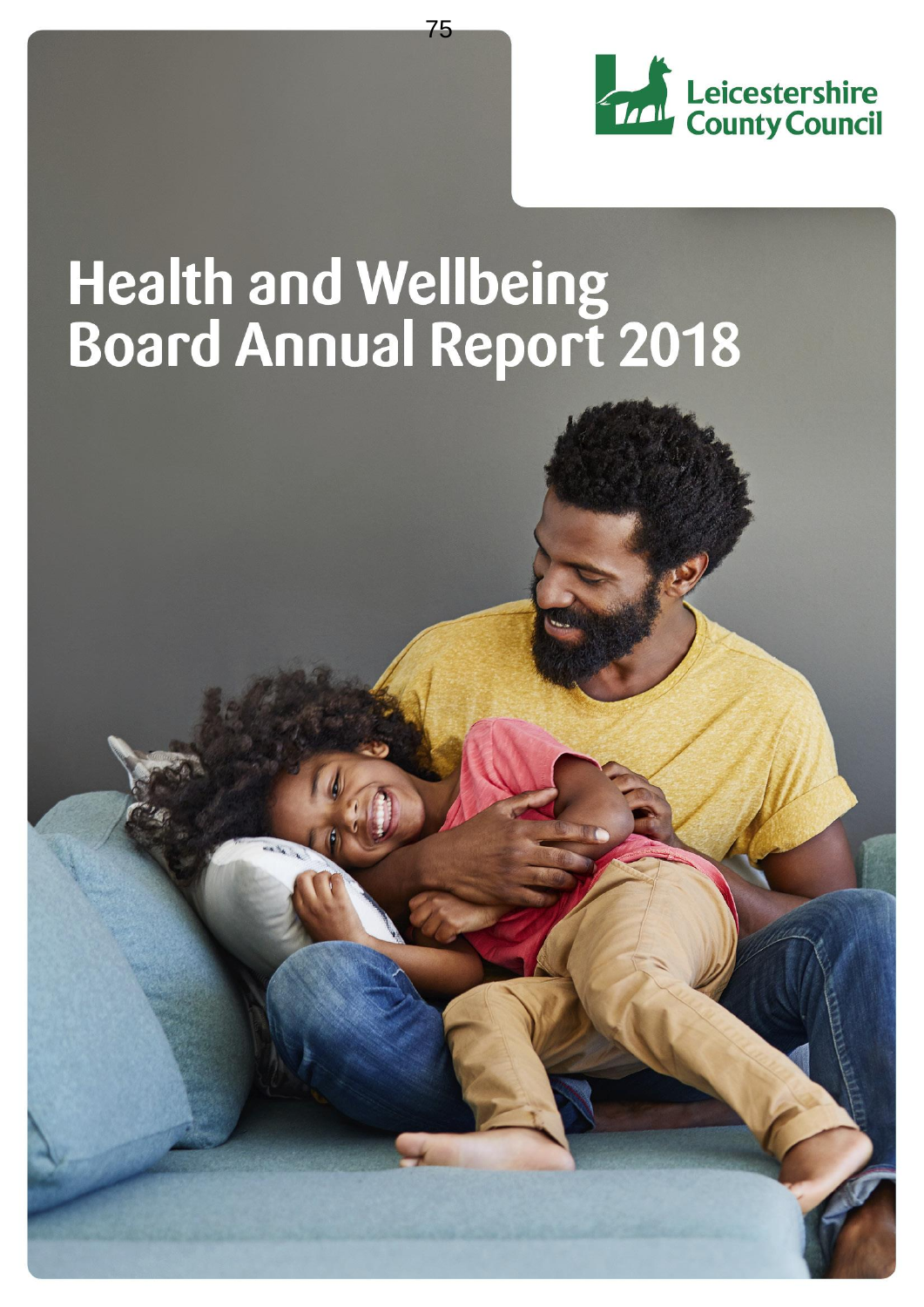# **Foreword**

After another challenging year, it is important to look back and note the achievements that have been made and the improvements in performance. It is easy to lose sight of these and I welcome the opportunity to celebrate our hard work as a partnership as set out in this report. I would particularly highlight:-

- The publication of six Joint Strategic Needs Assessment Chapters which have helped develop local evidence-based priorities for commissioning by determining what actions the local authority, the local NHS and other partners need to take to meet health and social care needs, and to address the wider determinants that impact on health and wellbeing;
- The development of a new Dementia Strategy which takes a joint approach across all local authorities and Clinical Commissioning Groups (CCGs) in LLR to improve dementia diagnosis and the lives of current sufferers within the region;
- The implementation of a new approach to frailty across LLR which sets out a number of proven interventions that should take place in the community, in hospital, and on hospital discharge if someone is assessed as having certain frailty markers;
- The continued improvement in performance of Leicestershire's Delayed Transfer of Care figures;
- Our coordinated Self-Care Campaign across the Partnership;
- Our approach to social prescribing through our one stop shop "First Contact";
- Our new Children and Families Partnership Plan.

We look forward to leading the next phase of Health and Care Integration within Leicestershire, to improve the coordination and consistency of services for the people of Leicestershire. We will continue to be focused on achieving the best health and wellbeing outcomes for our local population.

Pam Posnett

Cabinet Lead Member for Health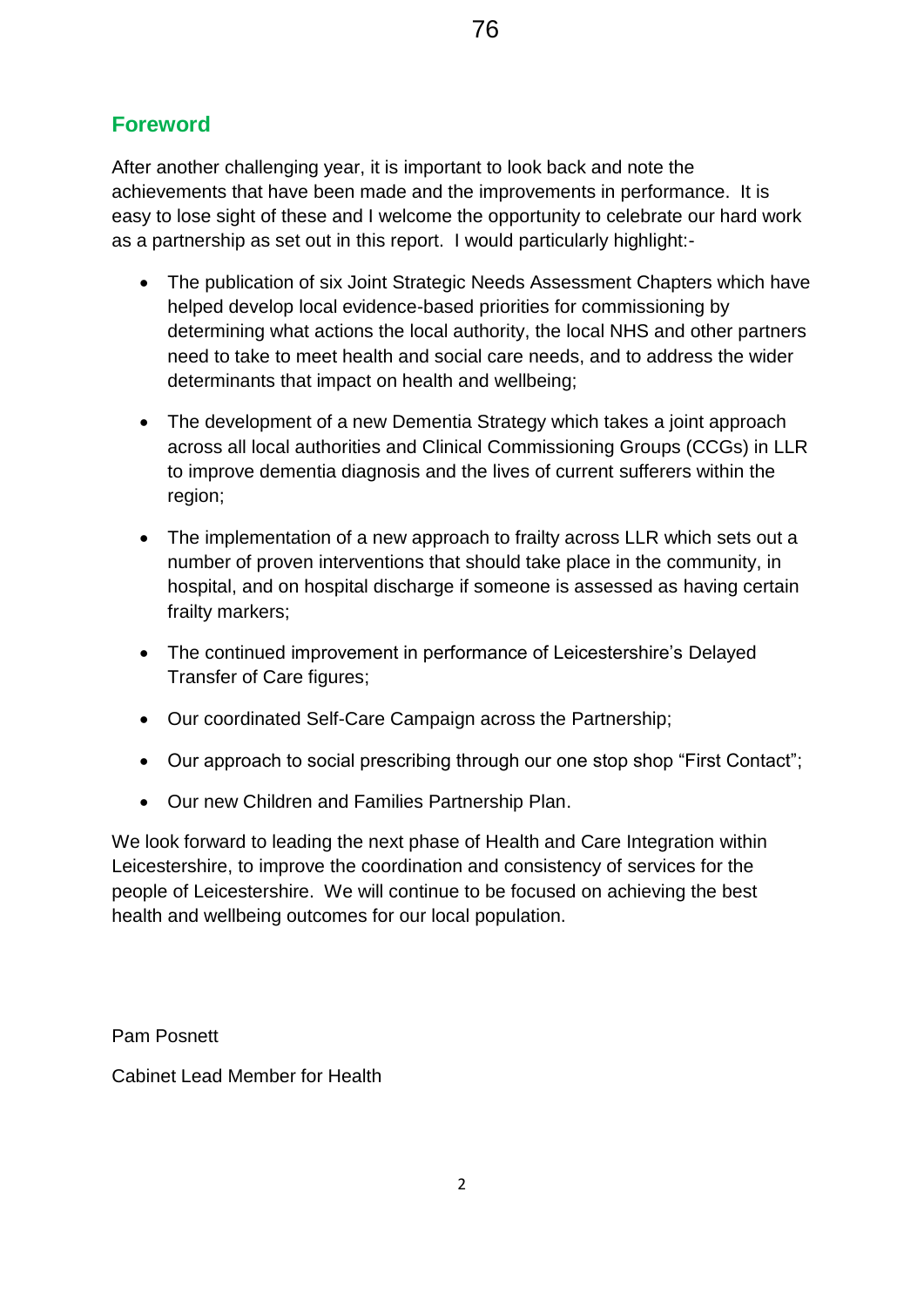# **Section A: Introduction**

The purpose of this report is to look back at the past year (2018) for the Health and Wellbeing Board and to reflect on the progress that has been made. The focus throughout the report is the progress that has been made across the partnership to improve the health and wellbeing of the population of Leicestershire.

The report includes the following sections:-

- An overview of some of the achievements and outcomes of the Health and Wellbeing Board and its subgroups, including the activities supported by the Better Care Fund pooled budget.
- An update from Healthwatch Leicestershire on the progress that is being made to meet the needs of the people of Leicestershire and how their insights have contributed to the work of the Health and Wellbeing Board during 2018.
- A look ahead to 2019 which will involve continued focus on delivery of integrated health and care including via the Better Care Fund Plan and the ongoing refresh of the Joint Strategic Needs Assessment.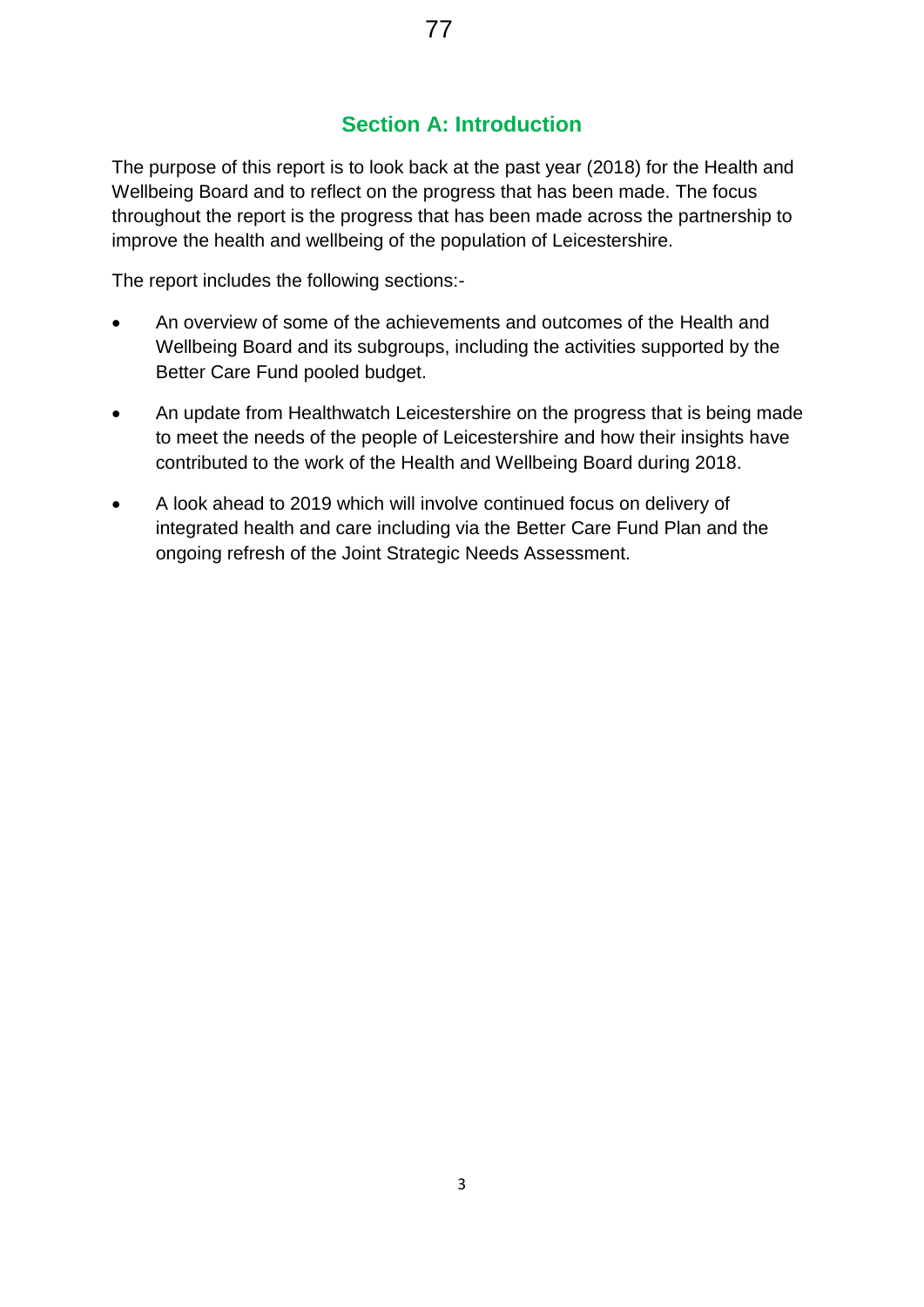# **1. The Work of our Subgroups**

#### **a. Integration Executive**

#### **Integration and the Better Care Fund**

The Better Care Fund (BCF) is a pooled budget of £56million between the Clinical Commissioning Groups (CCGs) and the County Council targeted at improving the integration of health and care. The Health and Wellbeing Board has responsibility for approving the BCF for submission to NHS England and the implementation of plans arising from this.

Our BCF plan supports the joining up of health and care services so that people can manage their own health and wellbeing, and maintain independence in their communities for as long as possible. This involves providers and commissioners of health, care and housing services to ensure integrated services are planned and delivered effectively in partnership. Our current BCF plan covers the period 2017 to 2019 and is available at the following link

[http://www.healthandcareleicestershire.co.uk/download/Leicestershire-BCF-Plan-](http://www.healthandcareleicestershire.co.uk/download/Leicestershire-BCF-Plan-2017-19.pdf)[2017-19.pdf](http://www.healthandcareleicestershire.co.uk/download/Leicestershire-BCF-Plan-2017-19.pdf)

The Integration Executive is the subgroup of the Health and Wellbeing Board with responsibility for overseeing day to day delivery of the BCF Plan on behalf of the Health and Wellbeing Board.

Our progress and achievements in relation to the BCF during 2018 is set out below: -

#### **Home First:**

o **Hospital Discharges** – health and care partners across Leicester, Leicestershire and Rutland (LLR) are working hard to deliver improvements to transfer patients out of hospital and reduce delayed transfer of care. In Leicestershire, through focused efforts across partner agencies we have seen a significant reduction in delayed transfers of care (DTOC) from hospitals – helping reduce pressure on hospital beds. An LLR-wide action plan is in place which has been based on analysing LLR's position against the high impact changes framework for hospital discharge, including key initiatives to help maintain reduced DTOC levels. This includes the Integrated Discharge Team (see below), 'Red to Green' daily assessment system and reducing the complexity of current discharge pathways, plus the provision of 14 beds to assess onward care needs outside of a hospital setting.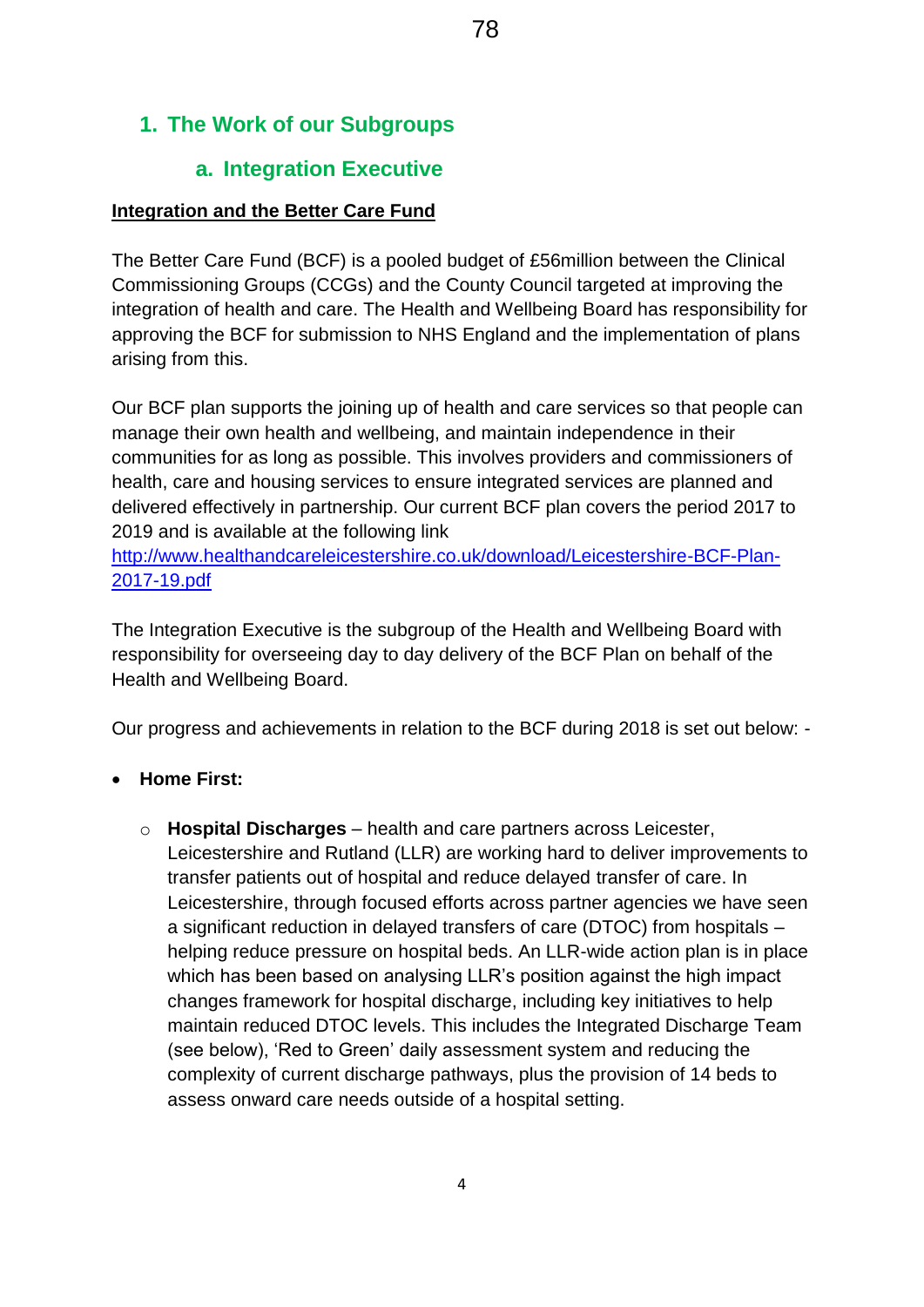- o **Integrated Discharge Team (IDT)**  the IDT encourages and promotes an integrated way of working across all organisations to ensure smoother and faster resolution of complex discharges and to minimise delays to discharge. There has been a significant improvement to multi-agency working with a discharge hub (at Leicester Royal Infirmary) where all professionals working on discharge can be co-located.
- o **Integrated Rehabilitation and Reablement**. Partners developed a blueprint for integrated intermediate care services. Work to design and implement the integrated health and care reablement offer including referral and access points, skill mix, triage and service delivery was undertaken during 2018, with the service commencing during October, ahead of winter pressures.
- o **Integrated Domiciliary Care – Help to Live at Home** since November 2016 home care in the county has been delivered through the Help to Live at Home service. The service is commissioned jointly by the Council and two county Clinical Commissioning Groups with lead providers appointed to deliver home care services in each geographical area.
- **Integrated Locality Teams (ILTs)** improving the health and wellbeing of our diverse population in LLR is centred on our ILTs. Our model of care has four components:
	- Risk Stratification
	- Care Coordination
	- **Prevention**
	- **Multi-Disciplinary Team (MDT) Working**

Twelve ILTs have been established across LLR to provide more coordinated and comprehensive support in the community. These teams comprise GPs, community nurses, social care staff and partners from a number of organisations including the voluntary sector. Currently the early implementer sites across LLR are setting up improved methods of multidisciplinary working, so that care is planned, coordinated and delivered more effectively for patients, families, carers and the professionals supporting them. For Leicestershire, our early implementer site is in Hinckley and Bosworth with the new way of working commencing in January 2019.

 **Frailty** – a new approach to frailty across LLR has been implemented which sets out a number of proven interventions that should take place in the community, in hospital, and on hospital discharge if someone is assessed as having certain frailty markers. The LLR area has adopted the Rockwood scale for assessing frailty consistently across the health and care system and all practitioners will be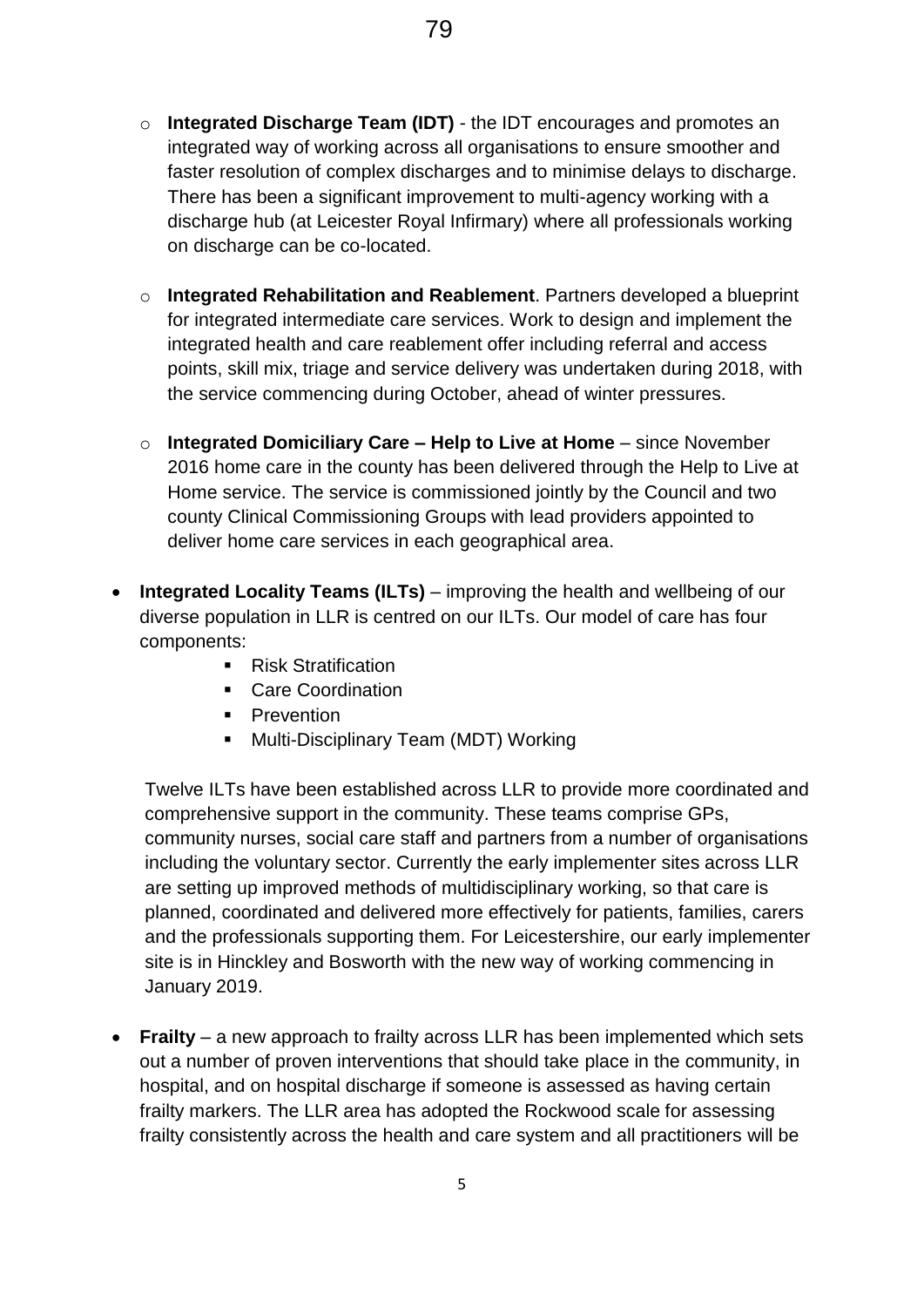using the same set of prompts to check how someone's care could be managed most effectively at every opportunity/in every setting of care.

- **Assistive Technology** new technology is transforming the care sector. Currently, in Leicestershire, a telecare service is provided on a pendant alarm basis. Nearly 6,000 alarms are in place in homes across the county. There are now many newer technological products available that can support people to live independent lives and deliver a more preventative response, which is more effective at delaying and reducing needs. Our BCF assistive technology project is looking at how the service offer in Leicestershire can be enhanced by maximising opportunities offered by new technology. We have completed an initial market appraisal exercise, are looking at experience elsewhere and aiming to establish a standardised approach across the county to assistive technology. Testing some of the newer technology will take place in 2019.
- **Dementia Support** there are predicted to be over 9,000 people in the county living with dementia. Health and care partners fund and provide a range of information, advice and services to support people affected by dementia. Joint commissioning a single community and hospital in-reach dementia support service provides a joined-up service across LLR. This supports easier transition between hospital and community settings and coordinates care and integrates services around the person in order to improve outcomes.
- **Integrated Data** through the LLR Digital Roadmap we are developing a summary care record that will ultimately be linked, viewed and edited by both the NHS and Council staff, helping all professionals involved in patient care to have access to the most up to date information. In 2018 we also received approval from NHS Digital to join and link health and care data to assist in the planning, transformation, design and evaluation of health and care services, and will put in place an integrated data tool for this purpose in 2019.

## **b. Unified Prevention Board**

The Unified Prevention Board (UPB) oversees the development and delivery of prevention activities underpinning the health and wellbeing strategy for Leicestershire and ensures the prevention objectives of the Sustainability and Transformation Partnership (STP) are jointly delivered across Leicestershire.

During the last 12 months, the Board has focused on developing the asset-based offer in localities around tier zero (universal) and tier one (primary) prevention. This has included developing the a Social Prescribing offer which includes First Contact Plus and Local Area Coordination.

80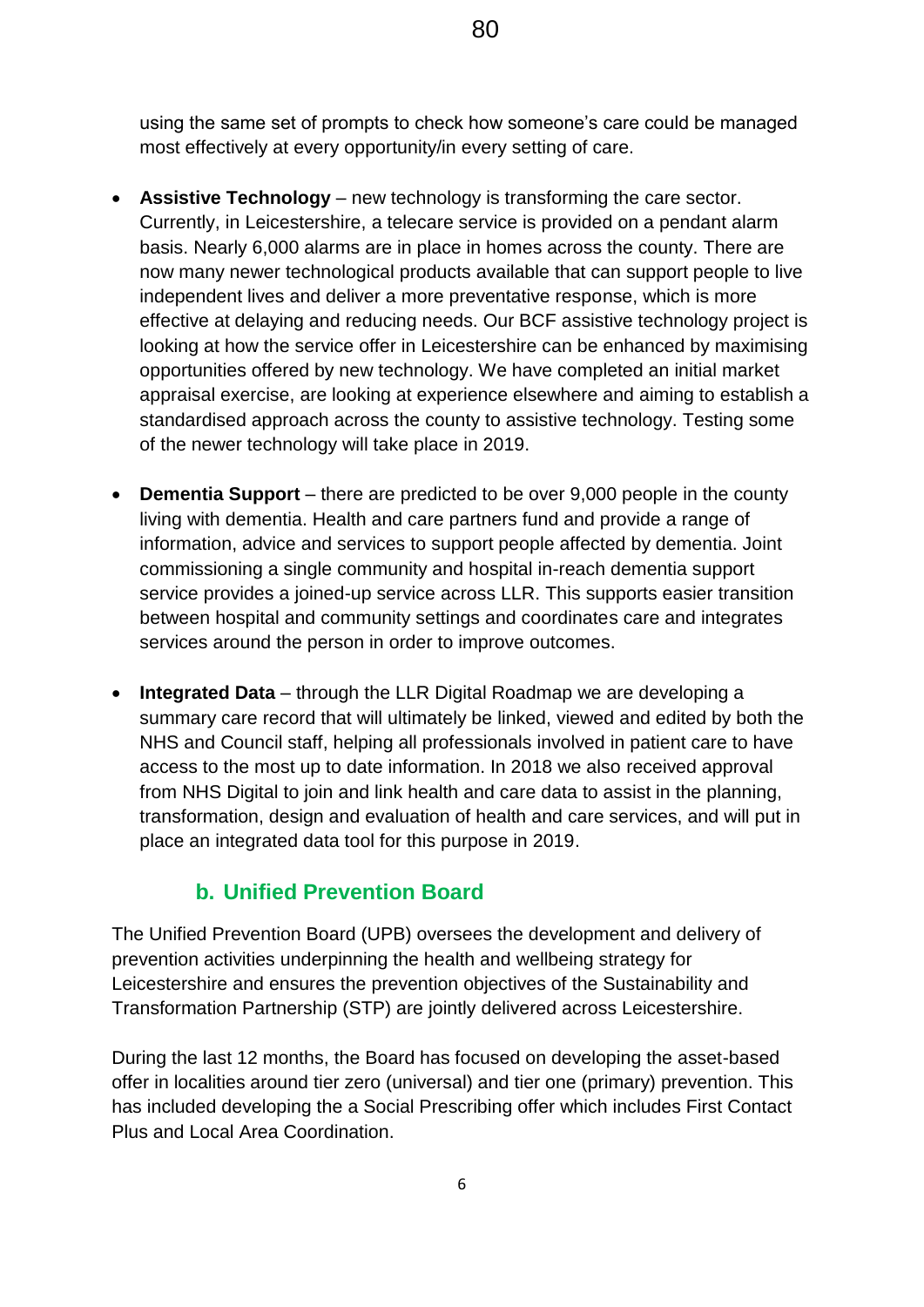

conditions and/or high care costs needs.

This diagram shows the prevention model and how the component parts work together.

One of the key programmes of work for the UPB is developing the wraparound prevention offer to support Integrated Locality Teams (ILTs). ILT's are a multi-disciplinary approach to delivering integrated health and care to patients who are frail, have five or more long-term

The UPB has also prioritised the delivery of a workplace health programme, led by Leicestershire and Rutland Sport. The campaign aimed to target 100 businesses. So far there have been just over 1,000 responses from 24 organisations with an average response rate of 40%. This has enabled us to gather in-depth insight to health and wellbeing issues in the workplace. The top priorities/issues included; poor sleep, low physical activity levels, and low fruit and vegetable consumption. As the work continues into 2019, the programme will aim to address these priorities with employers to achieve better outcomes for the Leicestershire workforce.

Joined up communications across partners has been a priority for the UPB since 2017, with partners joining together to integrate campaigns with a focus on a prevention. To date this has covered a range of different campaigns including:

- Carillon Wellbeing Radio
- Winter wellbeing
- Flu and infection prevention
- Prevention of falls
- Quit Ready
- Suicide prevention campaign 'Start a Conversation'

Of particular focus was the development of the self-care campaign whose ongoing messages have so far focused on three key areas, health living, self-care options and long-term conditions.

Key areas of our prevention work include:

 **First Contact Plus** – an online and telephone-based support service which helps adults in Leicestershire find information about a range of prevention and advice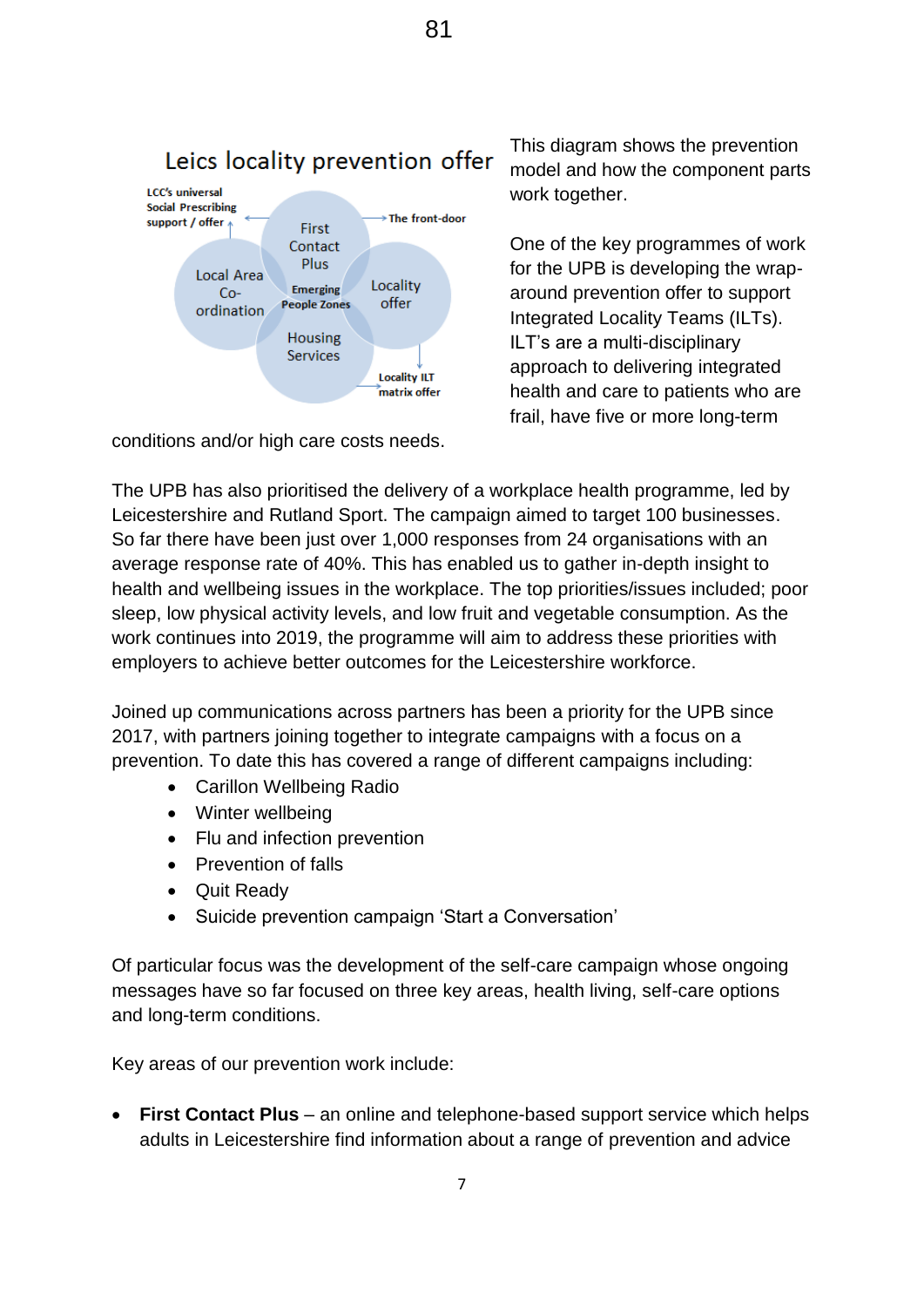services all in one place. The initiative allows residents who require help with one or a number of issues to access a catalogue of information, advice, help and support. During 2018 the service received 6556 referrals, an increase of 25% on the volumes received for 2017. The top 5 areas of need identified by the referrals were Domestic Help & Support, Aids & Adaptations, Welfare Benefits, Home Fire Safety Checks & Carers Support. First Contact as the front-door to the Leicestershire social prescribing offer, will also provide an integral part of the wrap-around prevention offer to ILT's (mentioned above), which will be tested in the Hinckley and Bosworth pilot. The concept will be for the First Contact model to provide support directly to multi-disciplinary teams and the patient cohorts requiring prevention services. This pathway will be tested during the pilot phase with a review of the requirements necessary to support wider roll-out and any future investment needed to implement this.

- **Local Area Coordination** in support of First Contact Plus, Local Area Coordinators provide a face to face service to help link people in their community helping to engage with support provided by charities, district councils and volunteers and volunteering opportunities. Local Area Co-ordination has a focus on helping isolated, excluded and vulnerable people and communities to stay strong and in control. Local Area Co-ordination uses a strength based and person-centred approach to work alongside people utilising the method of making every contact. The Local Area Coordination service covers a total population size of 333,000 throughout Leicestershire.
- **Integrated Housing Support – Lightbulb** Leicestershire's Lightbulb Service has both community based and hospital-based components. The hospital housing enablement team, which is funded by the BCF plan, was created to work inside Leicester's acute hospitals and the Bradgate Mental Health Unit. Since April 2015, the service has helped in excess of 2000 patients and, over time, demand for the service has risen. The team offers up to 28 different types of interventions to support patients in local hospitals, many of which relate not only to housing but also to other community support offers. Some of the key improvements following implementation of the service include:
	- Referral to resolution times within UHL are typically six days, despite increased demand of around 30%. This is the length of time it takes to resolve housing issues and is a measure of the time between referral to the HET service and solution being put into place.
	- The outcomes of a cohort of 357 UHL patients were analysed and showed that their reduction in emergency admissions, after intervention from the HET service, saved the health and care economy around £220,000. Overall, NHS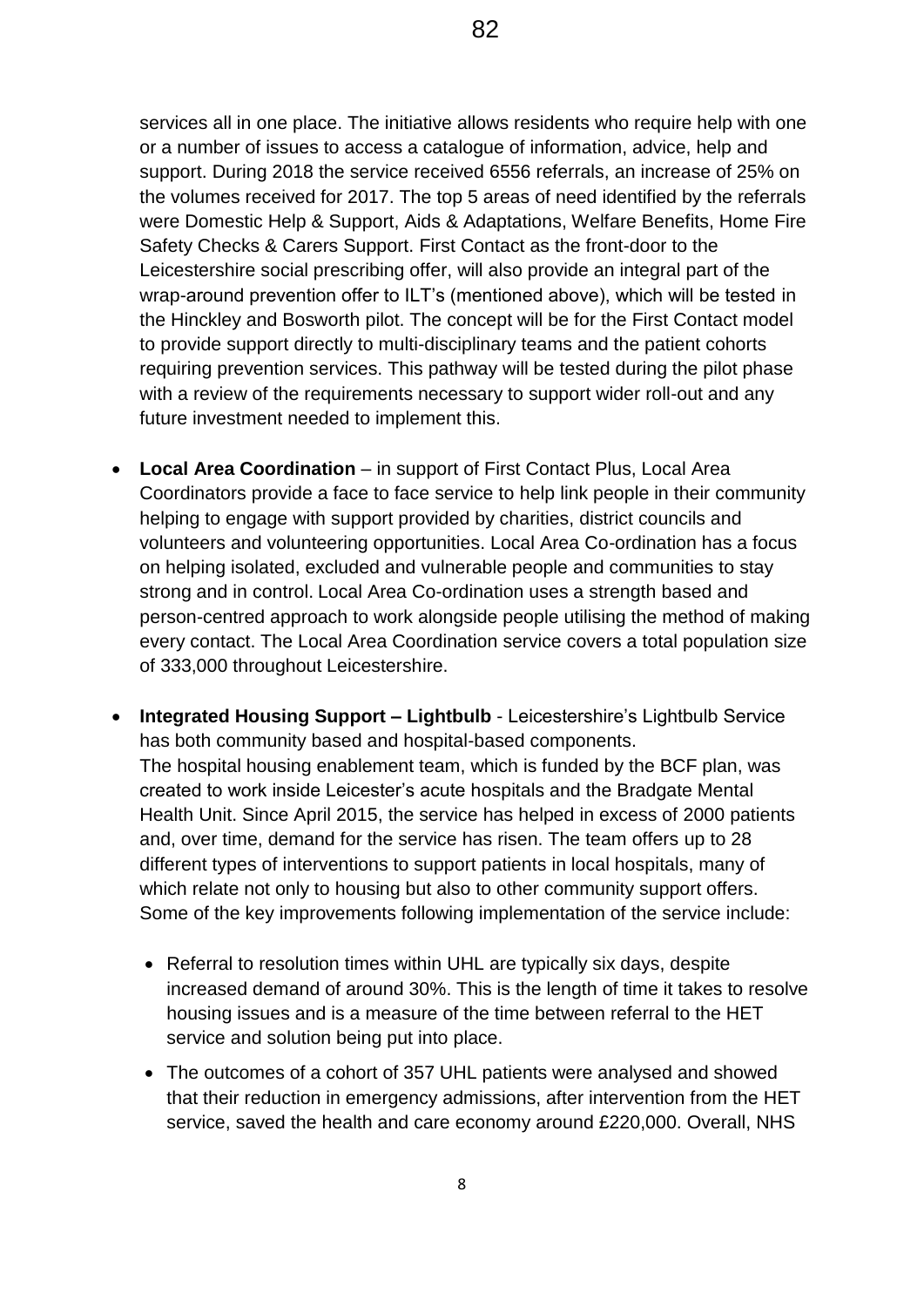costs for the cohort could be reduced by approximately £550,000 annually 12 months post intervention.

• Prior to the service, housing related DTOCs, during 2014/15, for mental health patients comprised on average 26% of all delayed bed days which translates to around 700 delayed days. Since the introduction of the HET service in 2016, this has reduced to an average of 15% of all days delayed or 400 days housing related delays per month.

In the community-based service there is also access to a full housing needs assessment with Lightbulb's housing support coordinators carrying out "housing MOTs" and acting as case managers to arrange solutions to the full range of housing support including aids and adaptions, tenancy and welfare advice, hoarding, house clearing and cleaning, furniture packs, affordable warmth, home safety and falls prevention. The Lightbulb service has won three accolades for innovation and partnership working.

 **Falls Prevention** – it is estimated that each year in Leicestershire falls cost the NHS approximately £23million with one in three people aged over 65 falling every year. The aim of the LLR falls programme is to improve the treatment pathway for those identified as being at risk of suffering a fall or who have experienced a fall. The programme provides the tools to ensure the appropriate course of action is taken to help each individual maintain their independence and avoid falls related admission to hospital. Tools include specialist therapy triage and assessment for all referrals into consultant falls clinics and specialist therapy and falls prevention training for care home staff. The work also includes the development of the local falls management exercise programme 'Steady Steps' and extending access to an electronic Falls Risk Assessment Tool smart phone application

The triage approach in the falls pathway has evidenced that a significant proportion of the referrals for a consultant can be successfully seen and treated by therapy interventions. In 2017, the service saw 502 patients avoiding the need for them to go into a cunsultant clinic. This has resulted in £133,000 being saved on consultant appointments. Waiting times to see a clinician and commence therapeutic interventions reduced from 25 plus weeks to 13 weeks.

Access has been improved to community and home-based exercise programmes, Steady Steps, which is designed to increase confidence in balance, postural stability and independence. A total of 48 courses, for over 300 participants, will have been completed by the end of March 2019 and 30 Postural Stability Instructors have been trained. Evidence from The King's Fund shows that £2.32 is saved within the health and care system for every £1 spent on Steady Steps. Reduced social isolation and social peer support is gained from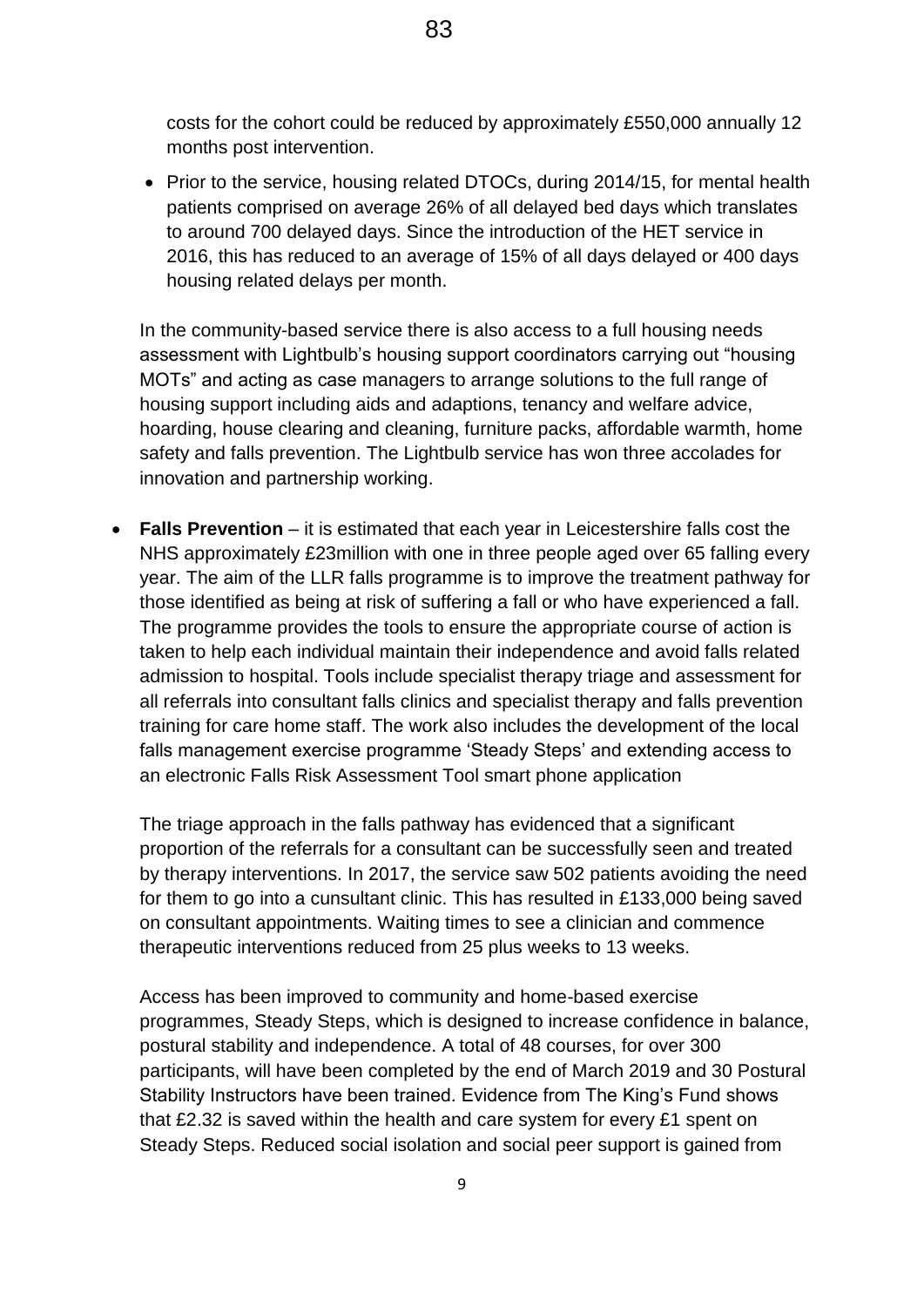patients regular attendance of the Steady Steps programme. With continued investment, the programme can roll out a further 78 courses to 1,100 residents in the county during 2019/20.

 **Prevention at Scale**- evidence shows that up to 30% of GP appointments are taken up by patients seeking non-medical interventions. Leicestershire's prevention at scale project is working with a number of GP surgeries to develop better insights into the reasons for these types of attendances, how the local prevention offer can be improved and how best to support patients and GPs with easy access to the most suitable support for their non-medical needs, via GP or self-referral into First Contact Plus, or via other agencies and the community itself. Releasing more GP capacity for those activities that only GPs can deliver is the aim of this work.

#### **c. Children and Families Partnership**

In September 2018 the Partnership launched the Leicestershire Children and Families Partnership Plan 2018 – 2021 which is a strategic document setting out the shared vision for children, young people and their families and the priority outcomes that need to be improved.

The Partnership has adopted the five supporting outcomes of the Joint Health and Wellbeing Strategy relating to children and young people as the priority areas for the Plan:

- i. Ensure the best start in life– by developing an integrated early years pathway which ensures needs are assessed to enable appropriate interventions are offered and the development of a communication strategy to promote the1001 critical days;
- ii. Keep children safe and free from harm by developing and embedding an integrated model of services to prevent harm to children and young people and make children safe by raising awareness of universal safety messages;
- iii. Support children and families to be resilient by developing an integrated approach to family resilience and self-sufficiency, provide joined up information and guidance to enable families to be self-sufficient and navigate services and support families to progress towards work;
- iv. Ensure vulnerable families receive personalised, integrated care and support by providing integrated, outcome-based, high quality, cost-effective provision and developing a post-16 multi-agency delivery model;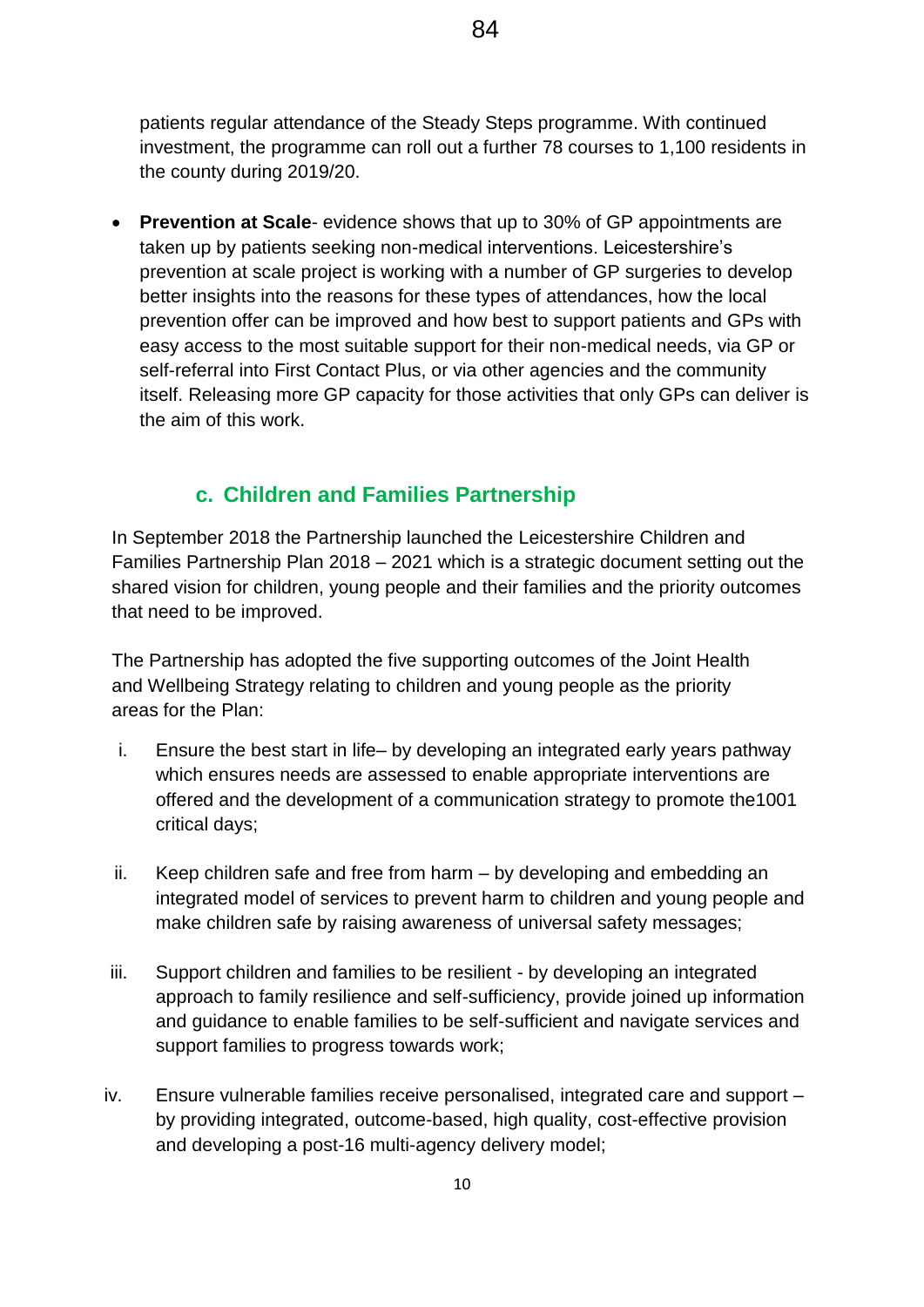v. Enable children to have good physical and mental health - by developing a whole system approach based on 'Making obesity everyone's business' and developing a partnership approach to emotional and mental wellbeing;

Leads for each priority are continuing to work with partners and other key stakeholders to deliver the action plan agreed against each priority. A progress report was provided to the Health and Wellbeing Board in November 2018 identifying key achievements to date including:

- The production and launch of resources (https://www.leicestershire.gov.uk/education-andchildren/early-years-and-childcare/school-readiness) for professionals and parent/carers, promoting school readiness in September 2018;
- The development and piloting of a multi-agency pathway for the review and analysis of domestic abuse incidents affecting children;
- The merging of Leicestershire's Family Information and Adult Social directories into a new Leicestershire Information & Support Directory (LISD) which is now live and can be found here https://www.leicestershire.gov.uk/education-and-children/early-years-andchildcare/family-information-directory ;
- The launch of the Multidisciplinary Intensive Support Team Leicestershire (MISTLE) which is now offering intensive therapeutic support to young people in residential care to support a return to a family-based placement;
- Leicestershire Partnership Trust (LPT) staff are now addressing Maternal Obesity as part of their Making Every Contact Count (MECC) conversations and a maternal obesity module is being developed for LPTs online MECC training.

The Partnership has continued to meet bi-monthly to discuss a wide range of items including the launch of the Police People Zone initiative, Child and Adolescent Mental Health Services (CAMHS) Transformation Plan and the new Children's Innovation Partnership between the Children and families Department and Barnardo's. A work programme for Partnership meetings is being developed for 2019 which includes the development of a Youth Advisory Group to support the ongoing development and monitoring of the Partnership Plan.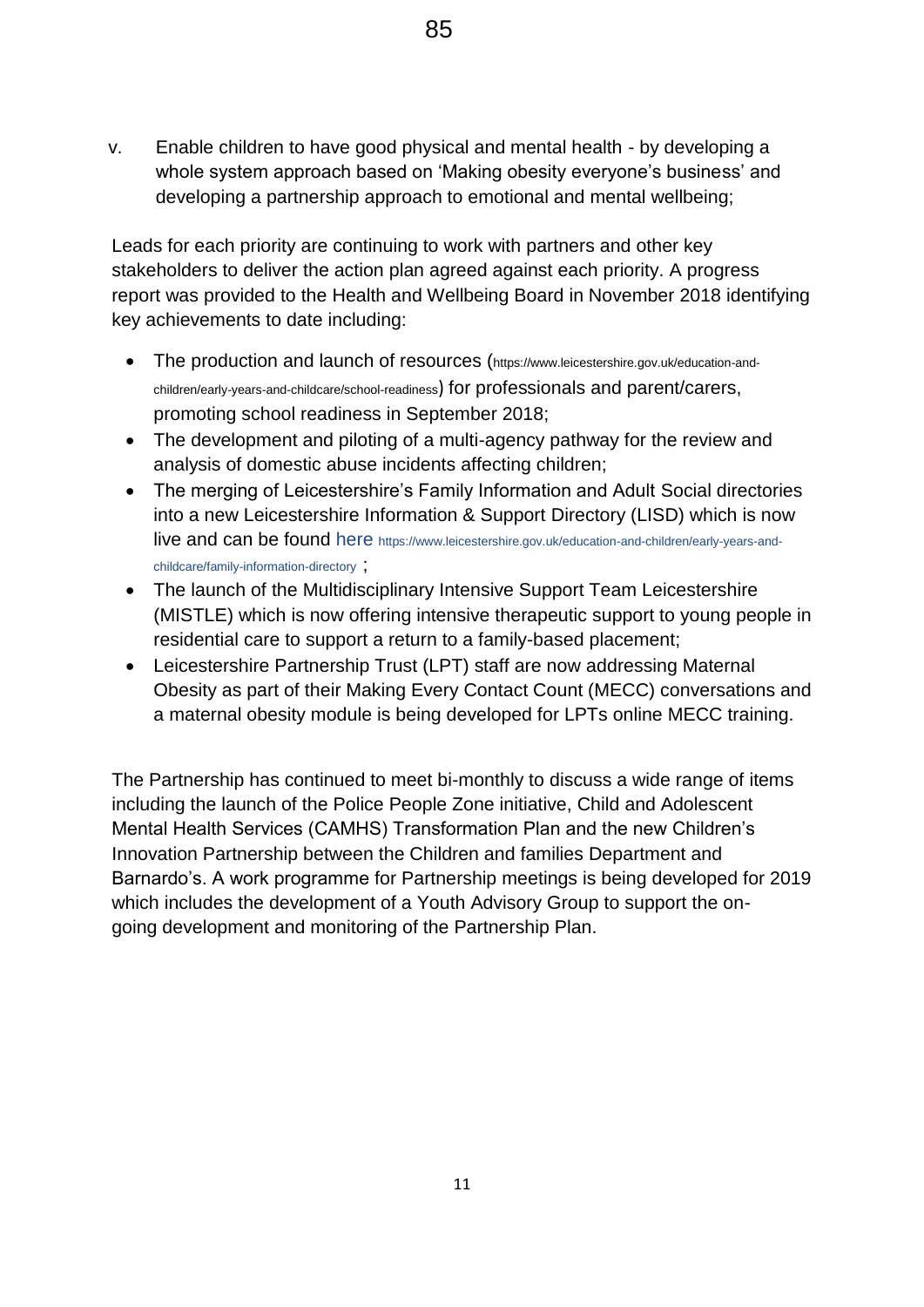# **Section B: Health and Wellbeing Board Progress in 2018**

## **2. Joint Strategic Needs Assessment (JSNA)**

The local authority and clinical commissioning groups (CCGs) have equal and joint statutory responsibility to prepare a Joint Strategic Needs Assessment (JSNA) for Leicestershire, through the Health and Wellbeing Board (HWB).

The purpose of the JSNA is to improve the health and wellbeing of the local community and reduce inequalities for all ages. It is viewed as a continuous process of strategic assessment and planning with the aim to develop local evidence-based priorities for commissioning which will improve the public's health and reduce inequalities.

Each chapter reviews the population health needs of the people in Leicestershire in relation to the subject matter and sets out he unmet needs and recommendations arising from the needs assessment so that these can be taken forward by commissioners.

#### **Process for JSNA 2018-21**

In January 2018, a new approach was approved by the HWB for the development of the JSNA 2018-21. The JSNAs are used to help to determine what actions the local authority, the local NHS and other partners need to take to meet health and social care needs, and to address the wider determinants that impact on health and wellbeing. The new approach would therefore see the JSNA published in subjectspecific chapters throughout the three-year time period on an iterative basis, in line with CCG and local authority commissioning cycles.

#### **Achievements for 2018**

The following new JSNA chapters have been published at the following link: <http://www.lsr-online.org/leicestershire-2018-2021-jsna.html>

- Demography (including deprivation)
- Economy
- Mental Health of Children
- Mental Health of Adults
- Oral Health of Children
- Oral Health of Adults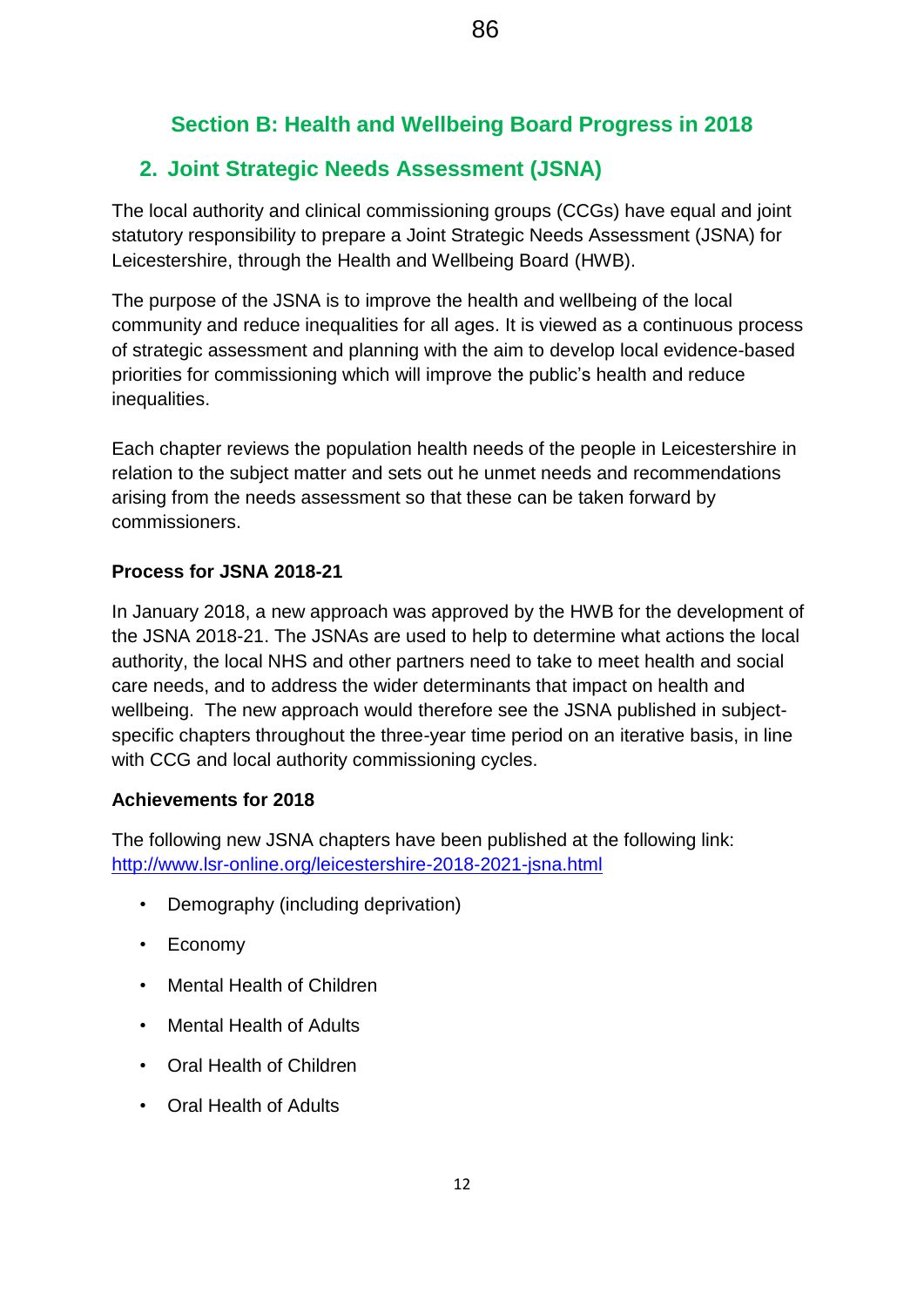The JSNA infographics have been created to provide a one-page summary of the latest data in subject specific areas. These are available for all colleagues and members of the public to view and download and will be updated on a quarterly basis. They have been published at the following link:

#### <http://www.lsr-online.org/leicestershire-2018-2021-jsna.html>

### **Engagement**

An engagement plan to promote the new approach to the JSNA 2018-21 across the partnership has begun. A 'lunch and learn' session was run for colleagues at East Leicestershire and Rutland CCG and the voluntary sector have been consulted through a presentation at their Health and Social Care Network and Learn Event in late October. The Equality and Diversity Challenge Group are also active members in the JSNA process.

It is important that the findings from the JSNA are used and promoted as the key evidence base in commissioning and strategic planning within the health and care system. To help with this, a HWB board development session was held in late November where partners discussed the mental health chapter in depth and how its findings should be applied. Various JSNA chapters have also been presented at strategic partnership meetings, such as the Housing Service Partnership and Children and Families Partnership, to ensure consultation with key groups ensuring findings from the JSNA chapters are collectively owned and approved.

Updates regarding the status of JSNA chapters are published regularly in the Health and Care Integration newsletter [\(here\)](http://www.healthandcareleicestershire.co.uk/resources/health-and-care-integration-newsletters/) and the Leicestershire Equalities Challenge Group newsletter.

# **3. Pharmaceutical Needs Assessment**

We have a statutory requirement to prepare a Pharmaceutical Needs Assessment (PNA) for Leicestershire (every three years) which was published in March 2018. The PNA:-

- Identified the pharmaceutical services currently available and assessed the need for pharmaceutical services in the future;
- Will be used to help inform the planning and commissioning of pharmacy services by identifying which services should be commissioned for local people, within available resources, and where these services should be located;
- Will be used to help inform decision making in response to applications made to NHS England by pharmacists and dispensing doctors to provide an additional pharmacy provision.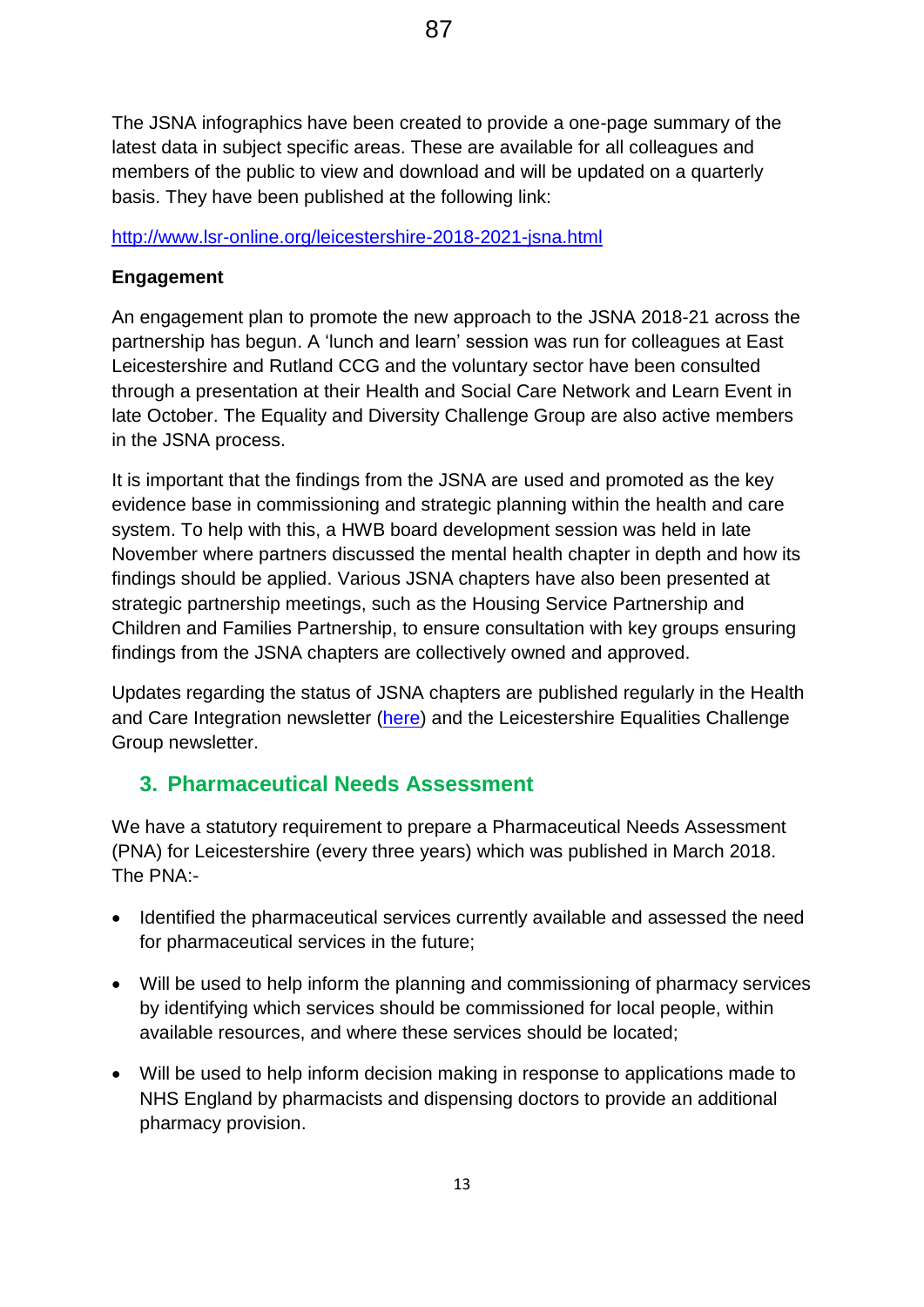A PNA Reference Group was established to oversee the detailed production of the PNA documents for Leicester, Leicestershire and Rutland and to ensure a consistent, local approach. Membership of this group included: local authorities, NHS England, the Leicestershire Pharmaceutical Committee (LPC) (the Local Professional Network for Pharmacists), the Leicester, Leicestershire and Rutland Local Medical Committee, Clinical Commissioning Groups (CCGs) and Healthwatch. Although there was a common approach, separate PNAs have been produced for Leicester, Leicestershire and Rutland.

The PNA concluded that existing community-based pharmacies were meeting the current needs of the Leicestershire population for Essential, Advanced and Enhanced services. No gaps were identified in the provision of essential services during normal working hours or outside of normal working areas across the whole Health and Wellbeing Board area. Furthermore, no gaps were identified in essential services that if provided either now or in the future would secure improvements or better access to essential services across the whole Health and Wellbeing Board area.

No gaps were identified in the provision of advanced services across the whole Health and Wellbeing Board area or in the provision of advanced services at present or in the future that would secure improvements or better access to advanced services across the whole HWB area.

## **4. Health and Wellbeing Board Achievements and Outcomes**

#### **Better Care Fund Refresh**

Throughout the year, we received regular updates on the Better Care Fund (BCF) plan. We are in the second year of a two-year plan (April 2017 to March 2019), In line with national policy, we reviewed and refreshed our BCF Plan, funding and targets for the second year. This was approved by the Health and Wellbeing Board in July 2018.

 The key focus, nationally, remains on improving delayed transfers of care (DTOC). The Government's mandate to the NHS for 2018/19 set an overall ambition for reducing delays to around 4,000 hospital beds occupied by patients delayed without discharge by September 2018. In Leicestershire, this translated to no more than 7.88 average bed days delayed, per day, per 100,000 population by September 2018 and then to maintain this rate for the remainder of year. In December, we achieved 7.39 average bed days, per day, per 100,000 population and had 249 fewer delays during the month compared to the same period in 2017.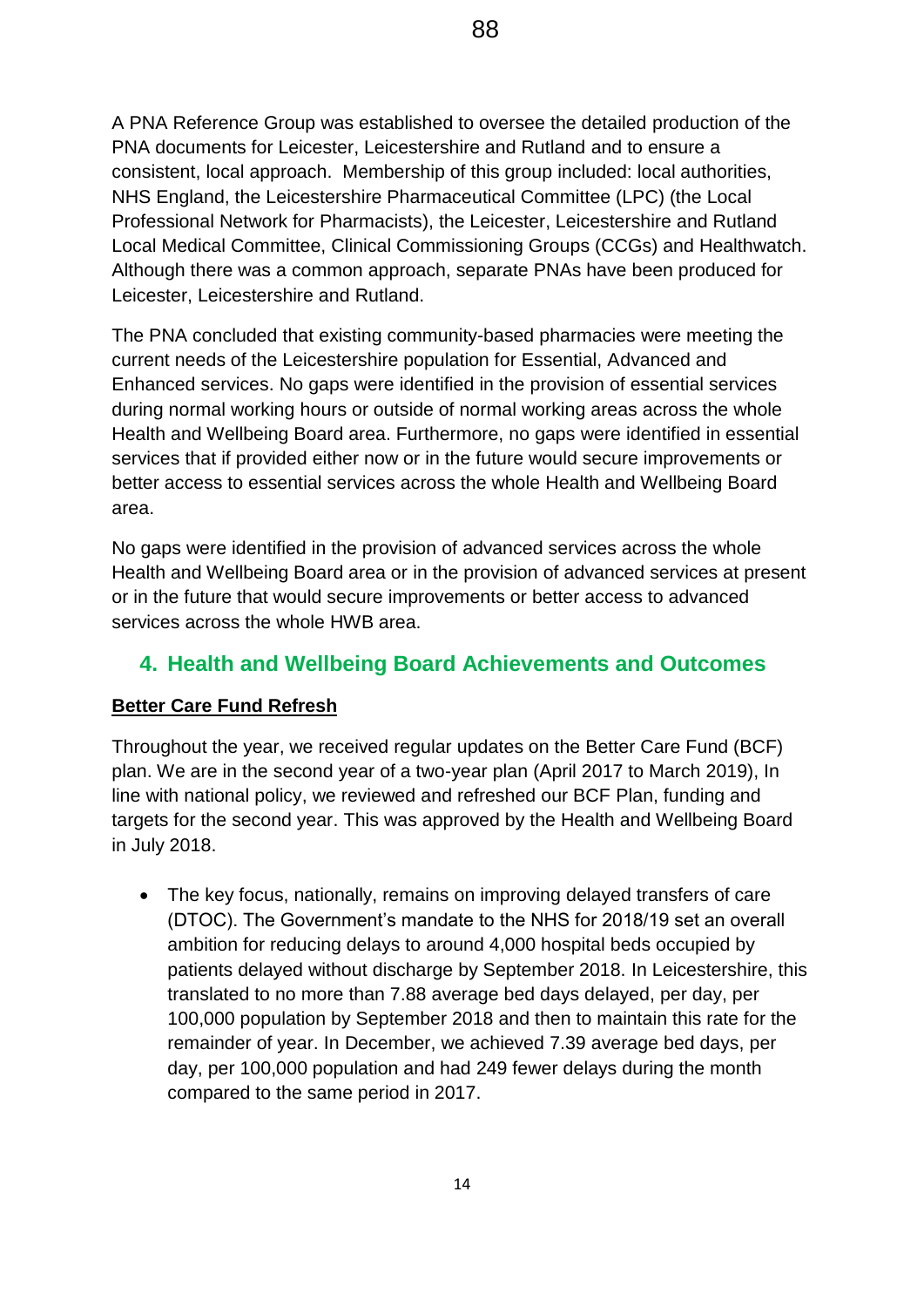- The BCF target for non-elective admissions in to hospital has been set for up to 70,569 for 2018/19. For April to December 2018, there have been 50,560 non-elective admissions, against a target of 52,647 – a variance of 2,087 admissions less than the target. We are currently on track to achieve this target.
- The target for the number of permanent admissions of older people (aged 65 and over) into residential and nursing care homes is for fewer than 890 admissions during 2018/19. The full year forecast is for 856 admissions.
- The target for the proportion of older people who were still at home 91 days after discharge has been set at 87% for 2018/19. The current position, relating to hospital discharges (between August to October 2018) is 89.3%. We are on track to achieve this target.

#### **Dementia Strategy**

As part of the consultation process, we considered a report in May 2018 concerning the Leicester, Leicestershire and Rutland Living Well with Dementia Strategy 2019– 2022. The Strategy took a joint approach across all local authorities and Clinical Commissioning Groups (CCGs) in LLR and sets out the draft strategic priorities relating to dementia. The Strategy detailed five key aims which would underpin agencies work to improve dementia diagnosis and the lives of people affected by dementia within the region or LLR.

The Strategy had been developed by the Dementia Programme Board which included representatives of all LLR Health and Social Care Commissioning Authorities, UHL, LPT and other local provider and community organisations and its delivery is to be governed by the Dementia Programme Board.

Following our consideration, the Leicestershire County Council Cabinet approved the Strategy in October. Our strategic partners in the CCGs, the City Council and Rutland County Council have also approved the Strategy in the last 2 months. The Strategy was launched in January 2019 and can be viewed here <https://eastleicestershireandrutlandccg.nhs.uk/wp-content/uploads/2019/01/Dementia-Strategy-January-2019.pdf>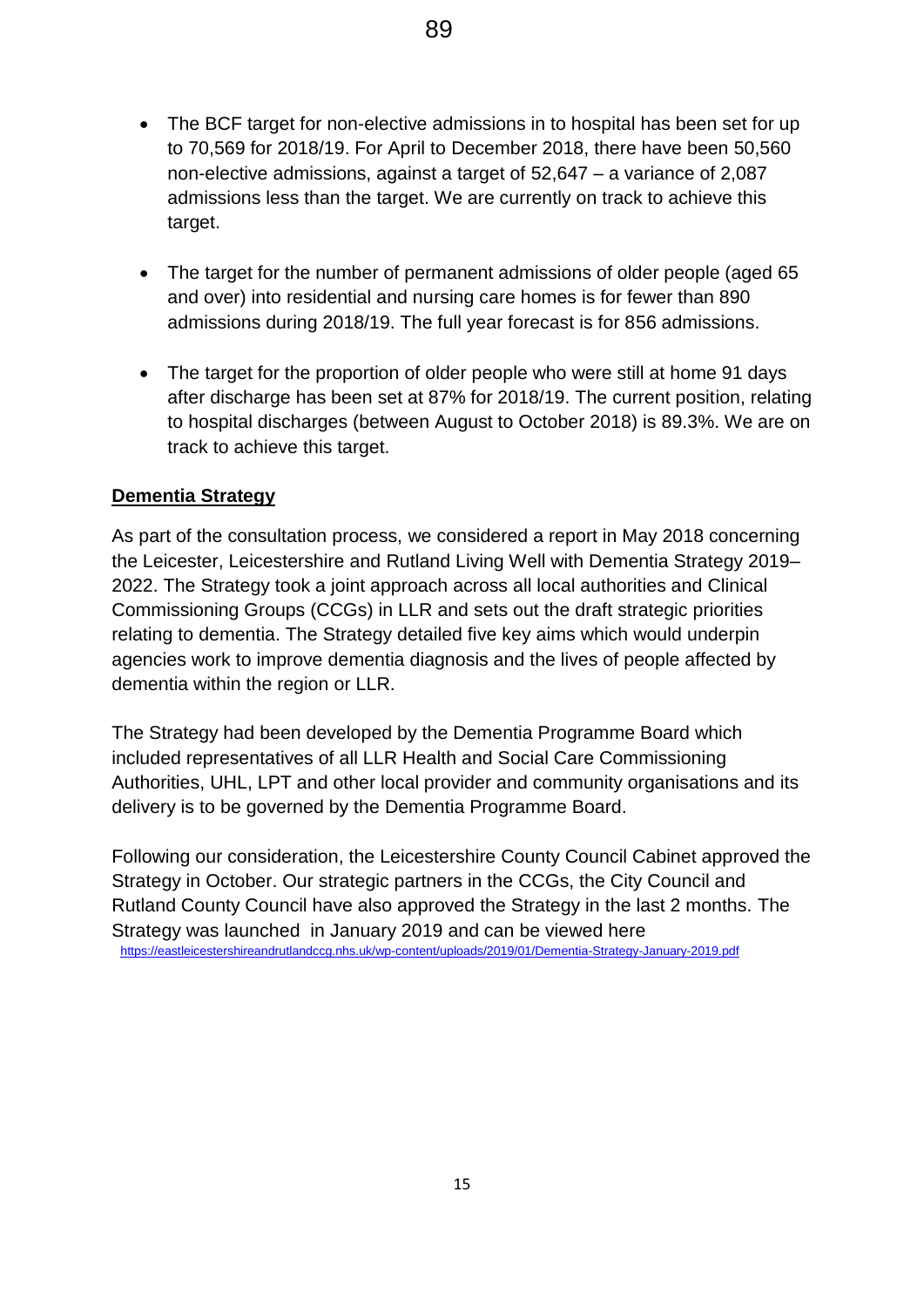## **Links between Leicestershire Safer Communities Strategy Board and the Health and Wellbeing Board**

In September we considered a report which detailed ongoing work to strengthen links between Leicestershire Safer Communities Strategy Board (LSCSB) and the Health and Wellbeing Board.

We agreed upon the five priority areas for joint focus: drug misuse, alcohol misuse, mental health, domestic abuse and sexual violence (including child sexual exploitation). A significant amount of work has been undertaken within these priority areas.

#### *Drug and alcohol misuse*

- Leicestershire County Council's Public Health department is leading on the development of a substance misuse strategy. A draft strategy will be considered by the County Council Cabinet in May 2019.
- A report of district level activity from the public health commissioned community substance misuse treatment service has been produced and circulated to districts to inform the development of local community safety strategies and action plans. This report will be produced on an annual basis.

#### *Mental health*

- Leicestershire County Council plays a key role in the Leicester, Leicestershire and Rutland Suicide Audit and Prevention Group (LLR SAPG). This Group exists to bring together key partners to co-ordinate strategies and actions to reduce the risks and burden of suicide locally.
- In January 2018, Leicestershire County Council Cabinet approved the development of a Suicide Campaign (*Start a Conversation – suicide is preventable*). Focused on pledges of support from individuals and organisations, the campaign aims to challenge stigma around addressing suicidal ideation through campaigning, provision of support for relatives bereaved through suicide, support for individuals at risk of suicide and training for individuals and organisations. The *Start a Conversation* campaign was successfully launched in September 2018.
- The County Council's Public Health department is working with the Office of the Police and Crime Commissioner (OPCC) and Leicester City Council to develop an offer for those bereaved or affected by suicide. This includes the provision of a bereavement counselling service.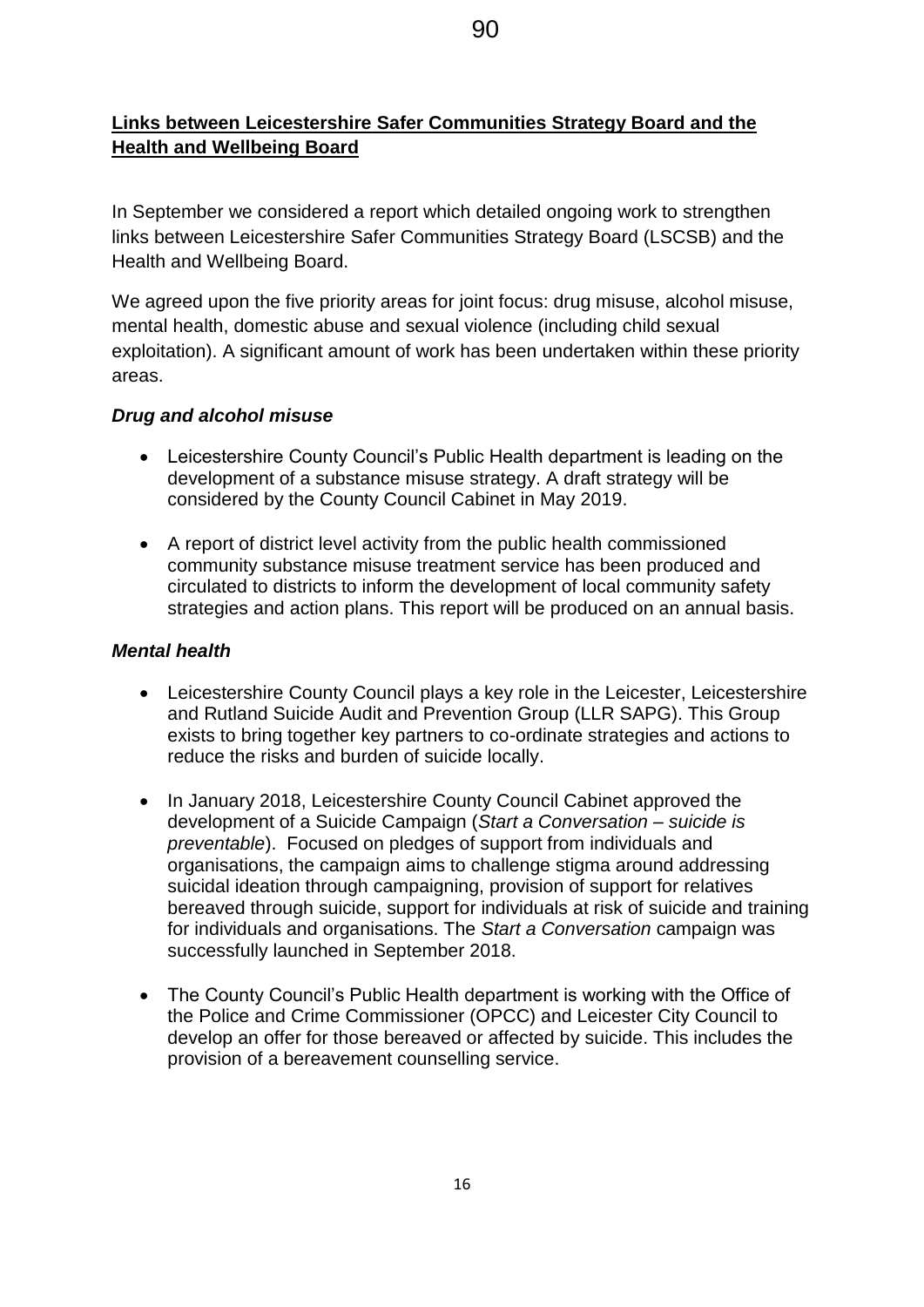Mental Health was also discussed in detail during consideration of the JSNA Mental Health Chapter at our development session in November. Additional detail of that session can be found further down at point 6.

#### *Domestic Abuse and Sexual Violence*

- Leicestershire County Council, Leicester City Council, Rutland County Council and the Office of the Police and Crime Commissioner jointly commission a domestic abuse and sexual violence service which is currently undergoing a redesign in preparation for re-procurement. In addition to this, the County Council's Public Health department commissions the provision of support within a refuge setting for women fleeing domestic abuse. Discussions are underway to strategically align the public health commissioned service with the wider LLR commissioned service. The key benefit is that this will provide a seamless pathway (from early identification through to recovery) of support for victims of domestic abuse which focuses on the needs of the local population.
- The Ministry of Housing, Communities and Local Government (MHCLG) announced the availability of £19 million of funding nationally to expand support for survivors of domestic abuse across England. Leicestershire County Council (jointly led by Public Health and Children & Family Services) submitted an LLR wide bid in collaboration with local voluntary sector organisations, district community safety partnerships and other partners, for a share of the funding (£882,373). The full funding allocation for this project (The Hope Project) has been approved by MHCLG. The funding will provide additional refuge accommodation spaces across City and County, a wraparound service to individuals housed in alternative accommodation i.e. not in refuge accommodation, mental health support, substance misuse support and a rolling programme of an evidence based emotional management programme for victims which aims to address the effects of trauma. The project commenced in January 2019 and will run until the end of March 2020.

#### *Other ongoing work*

- The County Council's Business Intelligence team is developing a tableau (an analytical software programme) dashboard that pools together an array of health and crime indicators with the aim of providing timely access to health and community safety data to support evidence based practice. The team is currently exploring options for making this information easy accessible to partners.
- The County Council's Public Health department is working closely with Leicestershire Police to develop a partnership approach to tackling violent crime, with particular focus on knife crime.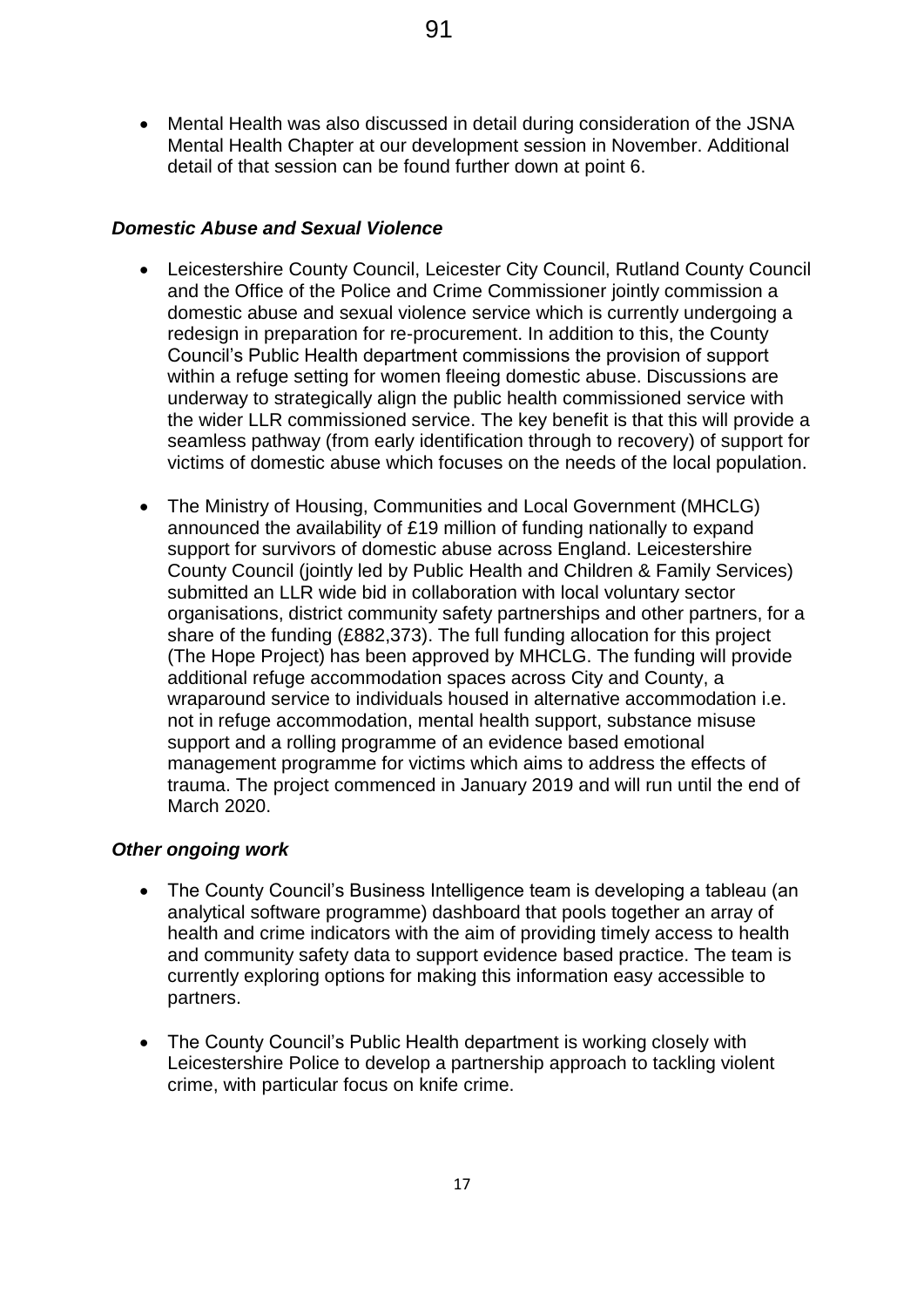#### **5. Self-Care Communications Campaign**

In November 2017, we launched the 'Self-Care' communications campaign across the county, all in collaboration with partner organisations.

92

One of our key priorities is 'Supporting people to avoid ill health, particularly those most at risk, by facilitating solutions, shifting to prevention, early identification and intervention'. Our Joint Health and Wellbeing Strategy for 2017-2022 outlines a vision to "improve health outcomes for the local population, manage future demand on services and create a strong and sustainable health and care system by making the best use of the available resources"

Self-care covers many areas, but overall it is about an individual looking after themselves in a healthy way. It can include encouraging people to live healthier lives by quitting smoking, drinking sensibly or exercising more. The term is also used to cover taking medications, treating minor ailments and knowing when and how best to seek help across different settings of care, including how to access urgent care appropriately in the community.

The focus of the self-care campaign has included:

- Healthy living Encouraging activity through walking, promoting healthy eating and raising awareness of how to stay safe and well.
- Long term conditions focused on reducing the risk of diabetes because in 2017 Leicestershire performed significantly worse than the England average for recorded diabetes. We encouraged people to exercise, reduce alcohol intake, and make healthy food choices.
- Self-care options signposting to local healthcare services and awareness of county wide opportunities to engage in a healthier lifestyle.

Campaigns run seasonally, enabling messages such as winter and summer wellness to be incorporated with weather conditions and seasonal celebrations and also support and integrate existing campaigns and that address key areas of self-care such as reducing social isolation and falls prevention.

#### **6. Health and Wellbeing Board Development**

We held a Development Session for Board members in November 2018 which focused on the JSNA and commissioning intentions for 2019/20. Attendees received a detailed presentation on the needs analysis relating to Mental Health, one of the first sections of the Leicestershire JSNA to be updated in the new style of rolling chapter updates. Following the presentation members discussed in detail themes such as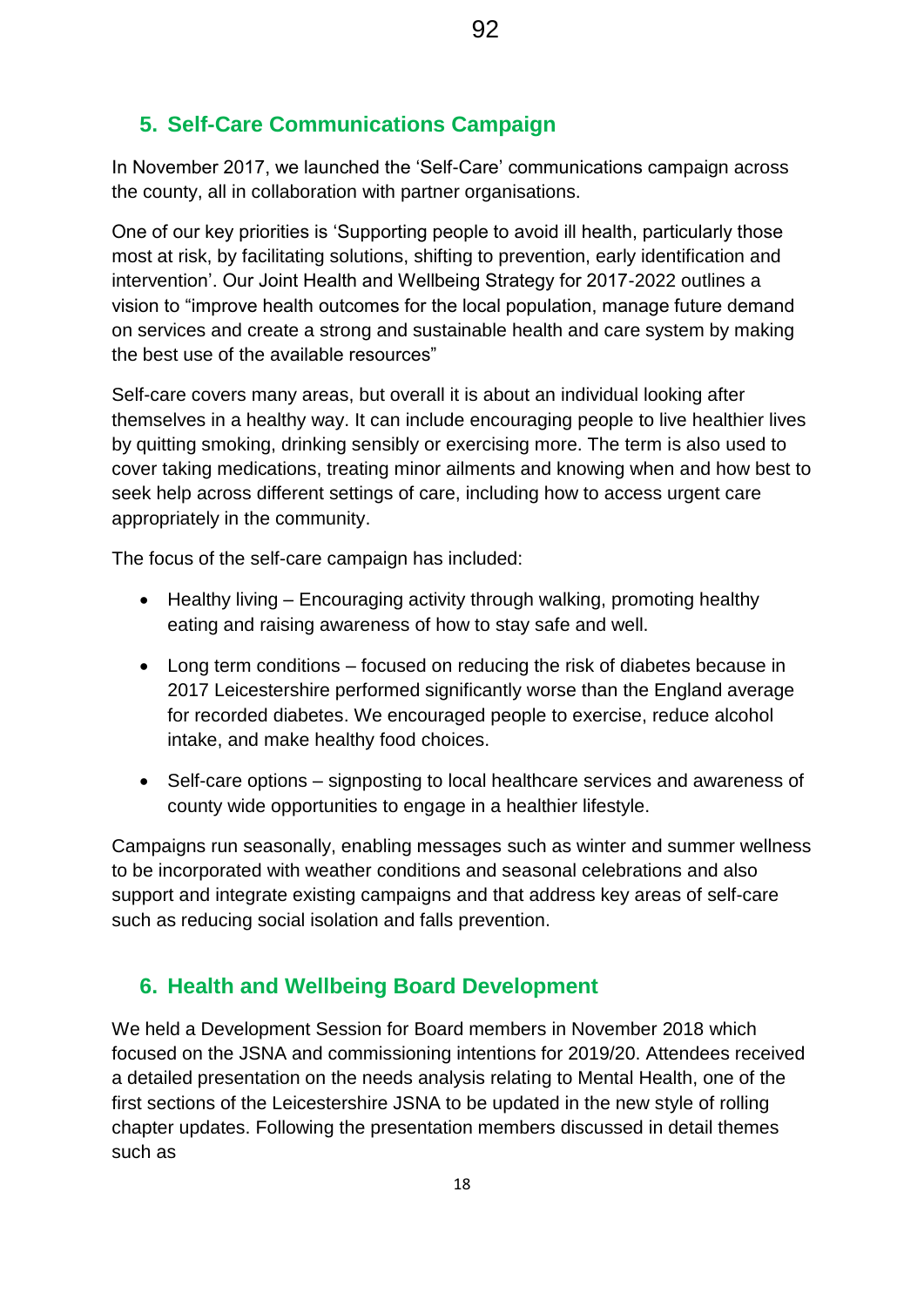- Parity of Esteem and the Mental Health (MH) Investment Standard;
- Mental Health Wellbeing, Prevention and Self–Care
- Improving Access to, and the Outcomes from, Psychological Therapies (IAPT)
- Measuring the Impact and Effectiveness of Mental Health Interventions

The second part of the session provided participants with an overview of commissioning intentions by partner for the forthcoming financial year.

Following the presentations participants were asked to consider key themes, risks and issues from the materials presented and any actions needed to strengthen commissioning priorities.

Recommendations from the development session were considered by us at the Board meeting in January 2019 and subsequently a detailed action plan setting out how those recommendations would be addressed has been produced and is in the process of being implemented.

# **7. Working in Partnership with Healthwatch**

From April of 2018, Healthwatch Leicestershire has been jointly commissioned with Healthwatch Leicester and this service is now provided through the organisation Engaging Communities Staffordshire.

The role of Healthwatch is to share and champion the experience of service users and members of the public.

The Healthwatch Advisory Board Chair and the Manager attend meetings of the Health and Wellbeing Board to provide insight on the experiences of service users and to ensure the public voice continues to be heard at this key point of influence in Health and Social Care services.

During the set up stage of the new provider, informative meetings between the Chair of the Health and Wellbeing Board and the Healthwatch Chair took place. This allowed a greater understanding of how Healthwatch would align its organisation's work priorities to those of the Health and Wellbeing Board.

The recent report providing patient insight into GP services was able to identify several potential future steps to improve the patient experience, particularly the way in which appointments were booked, which would be investigated further with the different organisations represented on the Board.

Working with the Health and Wellbeing Board, as well as its involvement in other key boards within the health and care system, Healthwatch has been supported to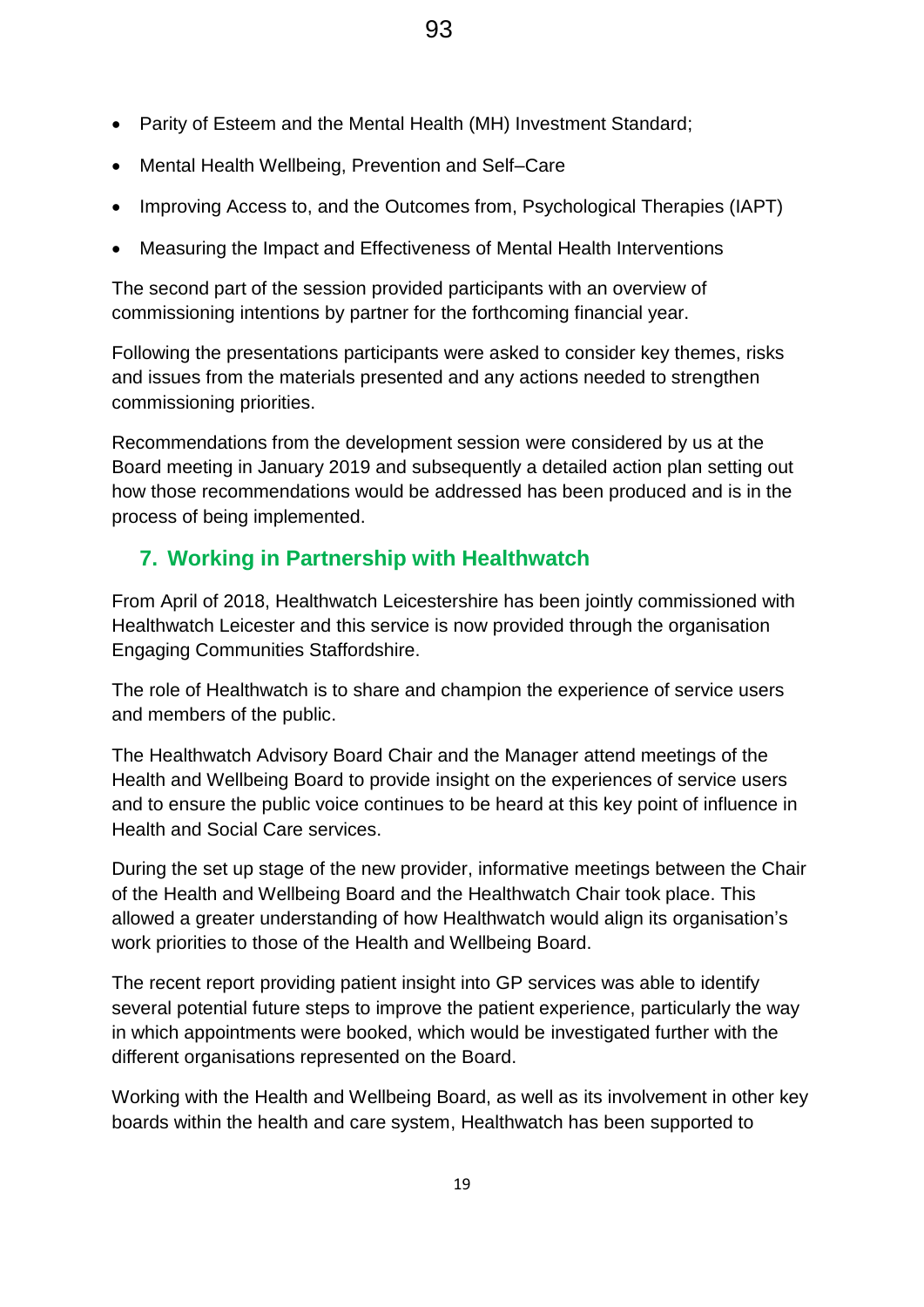94

19.

challenge in a meaningful way the policies and strategies presented through 2018-

Healthwatch looks forward to working with the members of the board and support officers in the future as we focus on our priorities of:

- Public Health Effectiveness of Winter Messages
- Health Real life impact of cancellations of appointments
- Social Care Impact and Causes of Delays to Discharge

# **Section C: Looking forward to 2019**

# **1. Delivering our Vision and Strategy**

Our vision is "to improve health outcomes for the local population, manage future demand on services and create a strong and sustainable health and care system by making the best use of the available resources." To deliver this during 2019 we will have a greater focus on providing leadership and championing opportunities to improve health and wellbeing outcomes for everyone in Leicestershire. We will:

- Put health and wellbeing at the centre of all public policy making by influencing other agendas such as economy, employment, housing, environment, planning and transport.
- Support people to avoid ill health, particularly those most at risk, by facilitating solutions, shifting to prevention, early identification and intervention.
- Work together in partnership to deliver a positive, seamless experience of integrated care which is focussed on the individual to ensure they receive the right support, in the right place, at the right time.
- Listen to our population, building on the strengths in our communities and using place based solutions.
- Have a clear strategic understanding of the roles and responsibilities of all partner organisations and how innovation and collaboration can improve health and wellbeing through support and challenge.
- Continue to lead innovative work spanning health, care, housing and technology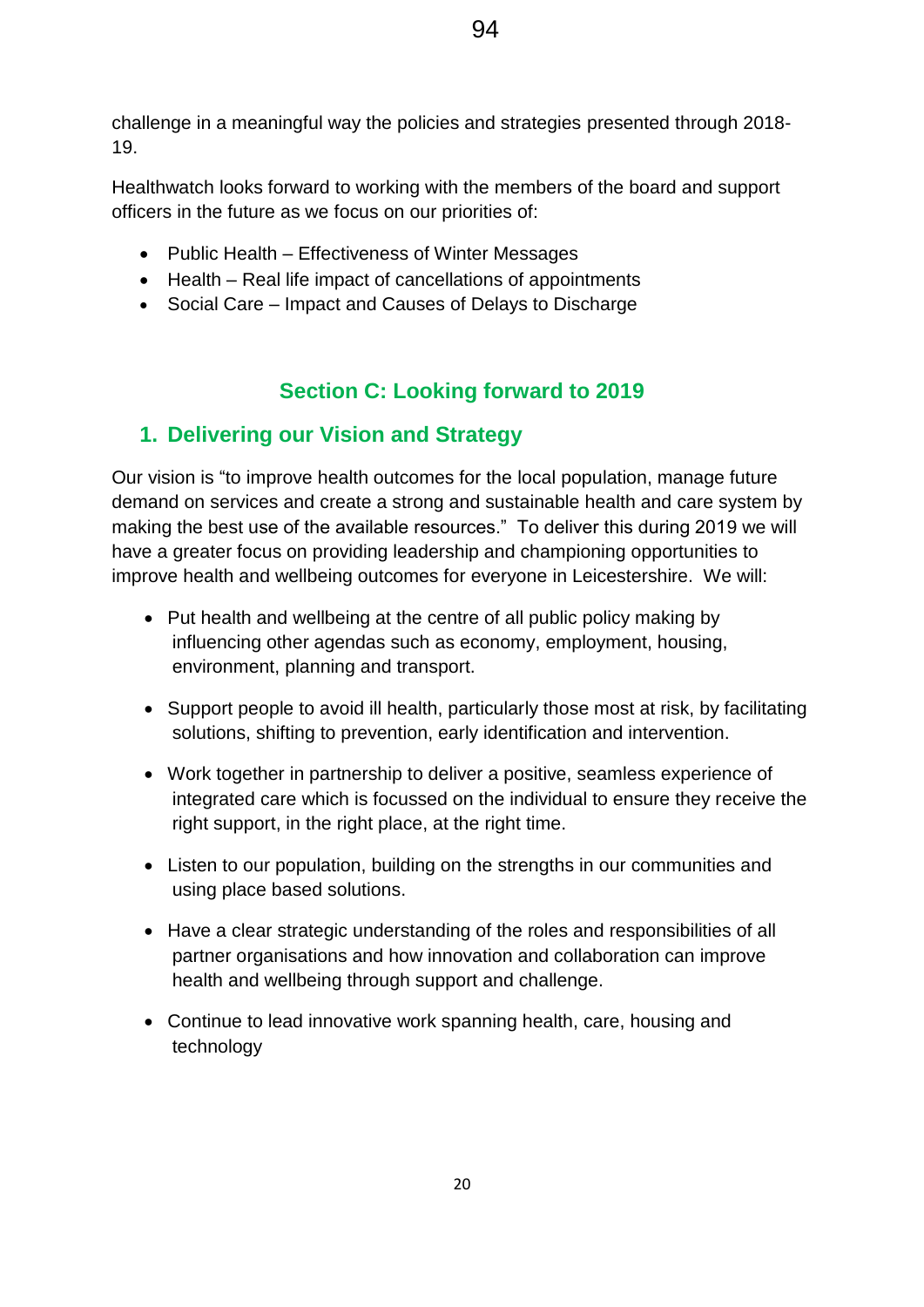95

# **2. JSNA refresh**

A further four chapters will be ready for publication by the end of March 2019:

- Alcohol Misuse
- Substance Misuse
- Best Start in Life (0-4 years)
- Housing

A further five chapters are proposed to be ready for publication by the end of the 2019 calendar year:

- Frail Older People/Multi-morbidity
- Air Quality
- Obesity
- Physical Activity
- End of Life

Recognising the important role that the JSNA plays in illustrating the health and wellbeing of the population of Leicestershire, we will look proactively at the recommendations of each chapter. This will help us to build up a picture of the further actions we need to take to improve health and wellbeing and will help to inform our future commissioning intentions.

# **3. Health and Care Integration and the Better Care Fund**

We are expecting to receive national BCF policy framework and operating guidance for 2019/20 shortly. Work to review the BCF plan, to align with commissioning intentions across CCGs and the council, commenced in September 2018 and will be finalised once the national documentation has been published.

We will continue to closely monitor our performance against the four BCF outcome metrics, to assure ourselves that the actions being taken continue to have the desired effect, and to use the BCF funding to support further service redesign activities. In particular to fully implement the new models of care for re-ablement and integrated locality teams, further re-design of community services, the LLR Falls Pathway, a new offer for Assistive Technology, and implementing the new health and care data integration tool.

The new NHS Long Term Plan, the development of Integrated Care Systems across the NHS and a pending Green Paper on Adult Social Care will mean significant